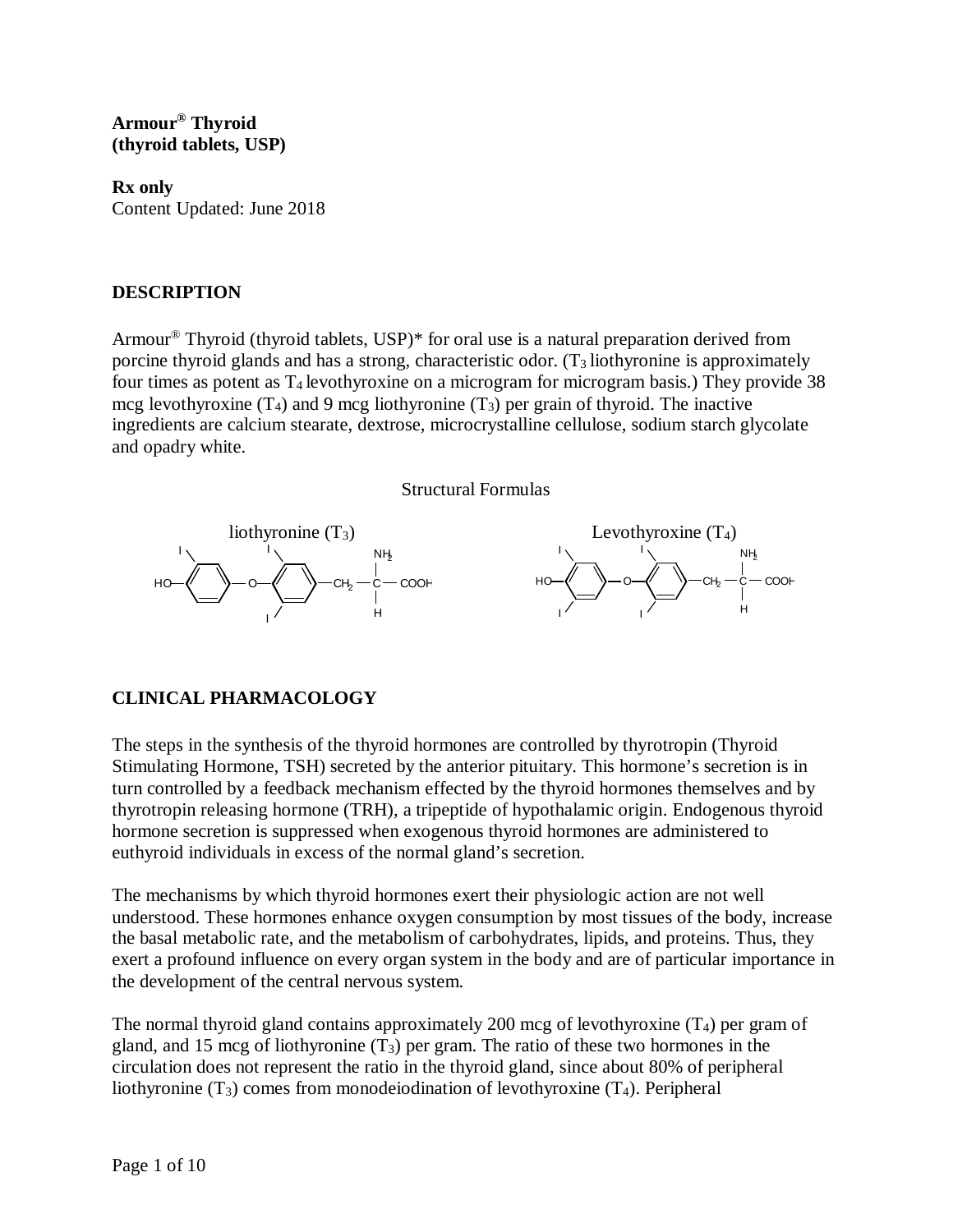monodeiodination of levothyroxine  $(T_4)$  at the 5 position (inner ring) also results in the formation of reverse liothyronine (T3), which is calorigenically inactive.

Liothyronine  $(T_3)$  levels are low in the fetus and newborn, in old age, in chronic caloric deprivation, hepatic cirrhosis, renal failure, surgical stress, and chronic illnesses representing what has been called the " $T_3$  thyronine syndrome."

**Pharmacokinetics** - Animal studies have shown that levothyroxine (T<sub>4</sub>) is only partially absorbed from the gastrointestinal tract. The degree of absorption is dependent on the vehicle used for its administration and by the character of the intestinal contents, the intestinal flora, including plasma protein, and soluble dietary factors, all of which bind thyroid and thereby make it unavailable for diffusion. Only 41% is absorbed when given in a gelatin capsule as opposed to a 74% absorption when given with an albumin carrier.

Depending on other factors, absorption has varied from 48 to 79% of the administered dose. Fasting increases absorption. Malabsorption syndromes, as well as dietary factors, (children's soybean formula, concomitant use of anionic exchange resins such as cholestyramine) cause excessive fecal loss. Liothyronine  $(T_3)$  is almost totally absorbed, 95% in 4 hours. The hormones contained in the natural preparations are absorbed in a manner similar to the synthetic hormones.

More than 99% of circulating hormones are bound to serum proteins, including thyroid-binding globulin (TBg), thyroid-binding prealbumin (TBPA), and albumin (TBa), whose capacities and affinities vary for the hormones. The higher affinity of levothyroxine  $(T_4)$  for both TBg and TBPA as compared to liothyronine  $(T_3)$  partially explains the higher serum levels and longer half-life of the former hormone. Both protein-bound hormones exist in reverse equilibrium with minute amounts of free hormone, the latter accounting for the metabolic activity.

Deiodination of levothyroxine  $(T_4)$  occurs at a number of sites, including liver, kidney, and other tissues. The conjugated hormone, in the form of glucuronide or sulfate, is found in the bile and gut where it may complete an enterohepatic circulation. 85% of levothyroxine (T4) metabolized daily is deiodinated.

## **INDICATIONS AND USAGE**

Armour® Thyroid (thyroid tablets, USP) are indicated:

1. As replacement or supplemental therapy in patients with hypothyroidism of any etiology, except transient hypothyroidism during the recovery phase of subacute thyroiditis. This category includes cretinism, myxedema, and ordinary hypothyroidism in patients of any age (children, adults, the elderly), or state (including pregnancy); primary hypothyroidism resulting from functional deficiency, primary atrophy, partial or total absence of thyroid gland, or the effects of surgery, radiation, or drugs, with or without the presence of goiter; and secondary (pituitary), or tertiary (hypothalamic) hypothyroidism (See **[WARNINGS](#page-2-0)**).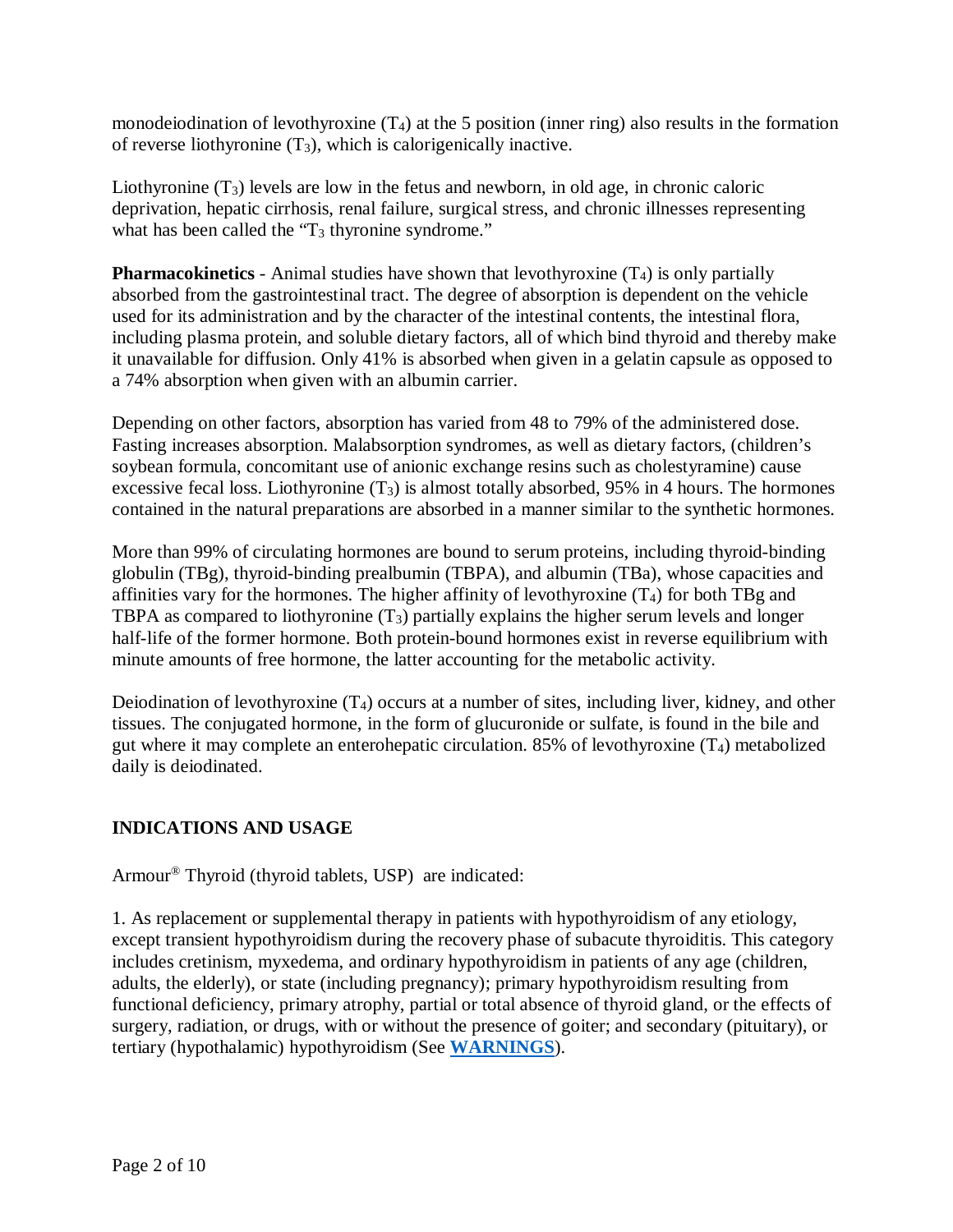2. As pituitary TSH suppressants, in the treatment or prevention of various types of euthyroid goiters, including thyroid nodules, subacute or chronic lymphocytic thyroiditis (Hashimoto's), multinodular goiter, and in the management of thyroid cancer.

## **CONTRAINDICATIONS**

Thyroid hormone preparations are generally contraindicated in patients with diagnosed but as yet uncorrected adrenal cortical insufficiency, untreated thyrotoxicosis, and apparent hypersensitivity to any of their active or extraneous constituents. There is no well-documented evidence from the literature, however, of true allergic or idiosyncratic reactions to thyroid hormone.

### **WARNINGS**

<span id="page-2-0"></span>**Drugs with thyroid hormone activity, alone or together with other therapeutic agents, have been used for the treatment of obesity. In euthyroid patients, doses within the range of daily hormonal requirements are ineffective for weight reduction. Larger doses may produce serious or even life-threatening manifestations of toxicity, particularly when given in association with sympathomimetic amines such as those used for their anorectic effects.**

The use of thyroid hormones in the therapy of obesity, alone or combined with other drugs, is unjustified and has been shown to be ineffective. Neither is their use justified for the treatment of male or female infertility unless this condition is accompanied by hypothyroidism.

The active ingredient (desiccated natural thyroid) in Armour Thyroid (thyroid tablets, USP) is derived from porcine (pig) thyroid glands of pigs processed for human food consumption and is produced at a facility that also handles bovine (cow) tissues from animals processed for human food consumption. As a result, a potential risk of product contamination with porcine and bovine viral or other adventitious agents cannot be ruled out. Forest is not aware of any cases of disease transmission associated with the use of Armour® Thyroid (thyroid tablets, USP).

### **PRECAUTIONS**

**General**—Thyroid hormones should be used with great caution in a number of circumstances where the integrity of the cardiovascular system, particularly the coronary arteries, is suspected. These include patients with angina pectoris or the elderly, in whom there is a greater likelihood of occult cardiac disease. In these patients, therapy should be initiated with low doses, i.e., 15-30 mg Armour® Thyroid (thyroid tablets, USP). When, in such patients, a euthyroid state can only be reached at the expense of an aggravation of the cardiovascular disease, thyroid hormone dosage should be reduced.

Thyroid hormone therapy in patients with concomitant diabetes mellitus or diabetes insipidus or adrenal cortical insufficiency aggravates the intensity of their symptoms. Appropriate adjustments of the various therapeutic measures directed at these concomitant endocrine diseases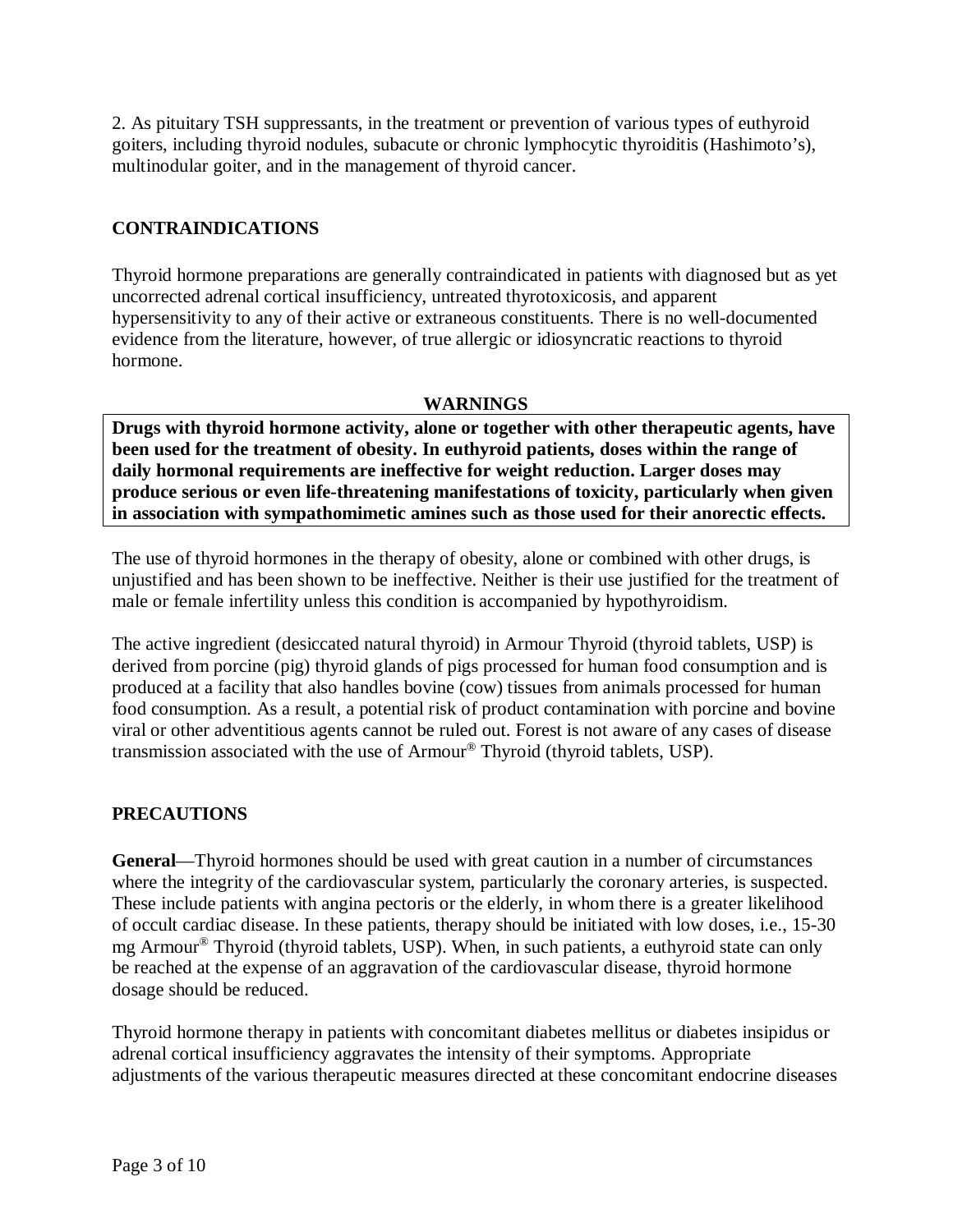are required. The therapy of myxedema coma requires simultaneous administration of glucocorticoids (See **[DOSAGE AND ADMINISTRATION](#page-6-0)**).

Hypothyroidism decreases and hyperthyroidism increases the sensitivity to oral anticoagulants. Prothrombin time should be closely monitored in thyroid-treated patients on oral anticoagulants and dosage of the latter agents adjusted on the basis of frequent prothrombin time determinations. In infants, excessive doses of thyroid hormone preparations may produce craniosynostosis.

**Information for the Patient**—Patients on thyroid hormone preparations and parents of children on thyroid therapy should be informed that:

1. Replacement therapy is to be taken essentially for life, with the exception of cases of transient hypothyroidism, usually associated with thyroiditis, and in those patients receiving a therapeutic trial of the drug.

2. They should immediately report during the course of therapy any signs or symptoms of thyroid hormone toxicity, e.g., chest pain, increased pulse rate, palpitations, excessive sweating, heat intolerance, nervousness, or any other unusual event.

3. In case of concomitant diabetes mellitus, the daily dosage of antidiabetic medication may need readjustment as thyroid hormone replacement is achieved. If thyroid medication is stopped, a downward readjustment of the dosage of insulin or oral hypoglycemic agent may be necessary to avoid hypoglycemia. At all times, close monitoring of urinary glucose levels is mandatory in such patients.

4. In case of concomitant oral anticoagulant therapy, the prothrombin time should be measured frequently to determine if the dosage of oral anticoagulants is to be readjusted.

5. Partial loss of hair may be experienced by children in the first few months of thyroid therapy, but this is usually a transient phenomenon and later recovery is usually the rule.

**Laboratory Tests—**Treatment of patients with thyroid hormones requires the periodic assessment of thyroid status by means of appropriate laboratory tests besides the full clinical evaluation. The TSH suppression test can be used to test the effectiveness of any thyroid preparation bearing in mind the relative insensitivity of the infant pituitary to the negative feedback effect of thyroid hormones. Serum  $T_4$  levels can be used to test the effectiveness of all thyroid medications except  $T_3$ . When the total serum  $T_4$  is low but TSH is normal, a test specific to assess unbound (free)  $T_4$  levels is warranted. Specific measurements of  $T_4$  and  $T_3$  by competitive protein binding or radioimmunoassay are not influenced by blood levels of organic or inorganic iodine.

**Drug Interactions—**Oral Anticoagulants—Thyroid hormones appear to increase catabolism of vitamin K-dependent clotting factors. If oral anticoagulants are also being given, compensatory increases in clotting factor synthesis are impaired. Patients stabilized on oral anticoagulants who are found to require thyroid replacement therapy should be watched very closely when thyroid is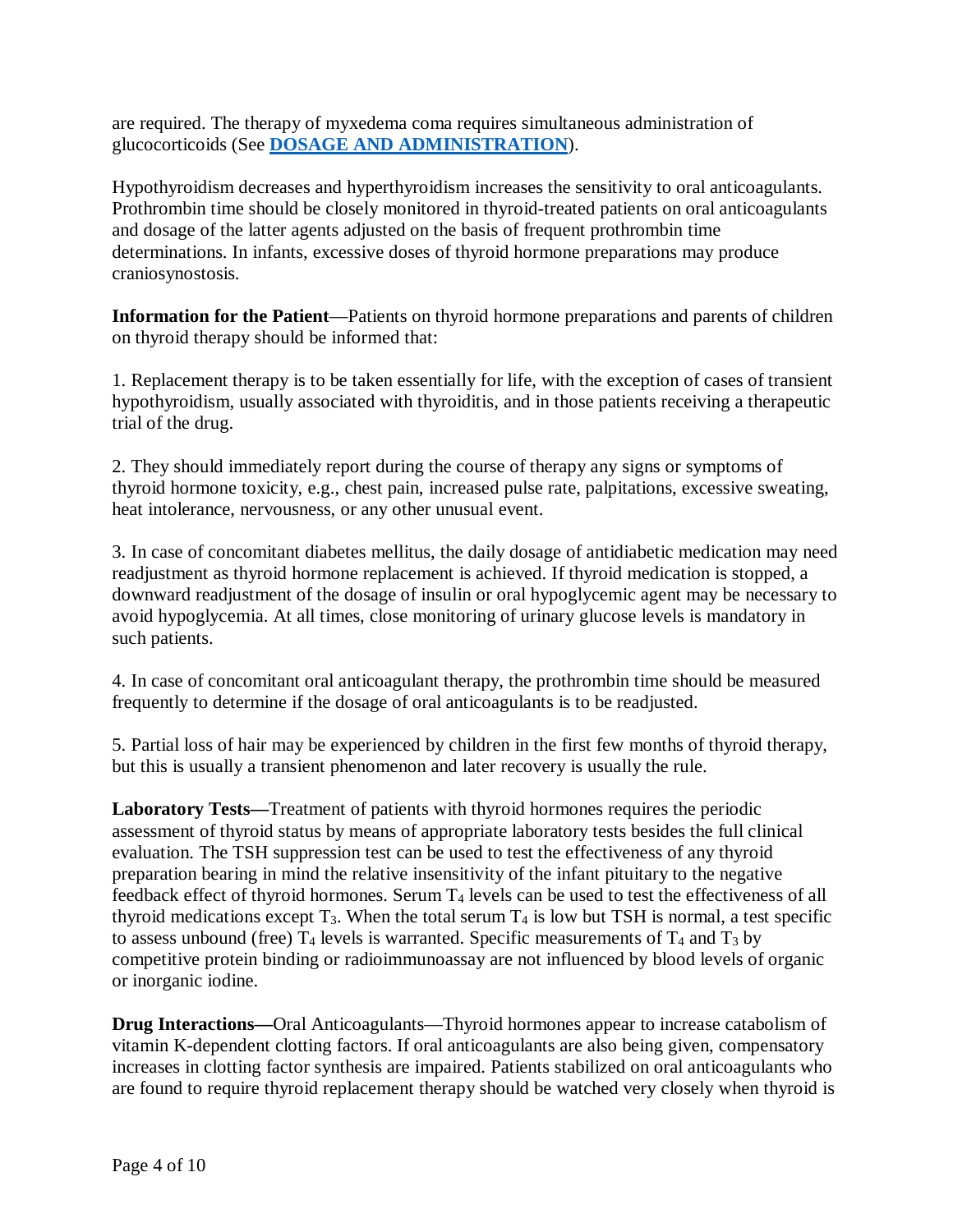started. If a patient is truly hypothyroid, it is likely that a reduction in anticoagulant dosage will be required. No special precautions appear to be necessary when oral anticoagulant therapy is begun in a patient already stabilized on maintenance thyroid replacement therapy.

Insulin or Oral Hypoglycemics—Initiating thyroid replacement therapy may cause increases in insulin or oral hypoglycemic requirements. The effects seen are poorly understood and depend upon a variety of factors such as dose and type of thyroid preparations and endocrine status of the patient. Patients receiving insulin or oral hypoglycemics should be closely watched during initiation of thyroid replacement therapy.

Cholestyramine or Colestipol—Cholestyramine or colestipol binds both levothyroxine  $(T_4)$  and liothyronine (T<sub>3</sub>) in the intestine, thus impairing absorption of these thyroid hormones. *In vitro* studies indicate that the binding is not easily removed. Therefore four to five hours should elapse between administration of cholestyramine or colestipol and thyroid hormones.

Estrogen, Oral Contraceptives—Estrogens tend to increase serum thyroxine-binding globulin (TBg). In a patient with a nonfunctioning thyroid gland who is receiving thyroid replacement therapy, free levothyroxine  $(T_4)$  may be decreased when estrogens are started thus increasing thyroid requirements. However, if the patient's thyroid gland has sufficient function, the decreased free levothyroxine  $(T_4)$  will result in a compensatory increase in levothyroxine  $(T_4)$ output by the thyroid. Therefore, patients without a functioning thyroid gland who are on thyroid replacement therapy may need to increase their thyroid dose if estrogens or estrogen-containing oral contraceptives are given.

**Drug/Laboratory Test Interactions—**The following drugs or moieties are known to interfere with laboratory tests performed in patients on thyroid hormone therapy: androgens, corticosteroids, estrogens, oral contraceptives containing estrogens, iodine-containing preparations, and the numerous preparations containing salicylates.

1. Changes in TBg concentration should be taken into consideration in the interpretation of levothyroxine  $(T_4)$  and liothyronine  $(T_3)$  values. In such cases, the unbound (free) hormone should be measured. Pregnancy, estrogens, and estrogen-containing oral contraceptives increase TBg concentrations. TBg may also be increased during infectious hepatitis. Decreases in TBg concentrations are observed in nephrosis, acromegaly, and after androgen or corticosteroid therapy. Familial hyper- or hypo-thyroxine-binding-globulinemias have been described. The incidence of TBg deficiency approximates 1 in 9000. The binding of levothyroxine by TBPA is inhibited by salicylates.

2. Medicinal or dietary iodine interferes with all *in vivo* tests of radio-iodine uptake, producing low uptakes which may not be relative of a true decrease in hormone synthesis.

3. The persistence of clinical and laboratory evidence of hypothyroidism in spite of adequate dosage replacement indicates either poor patient compliance, poor absorption, excessive fecal loss, or inactivity of the preparation. Intracellular resistance to thyroid hormone is quite rare.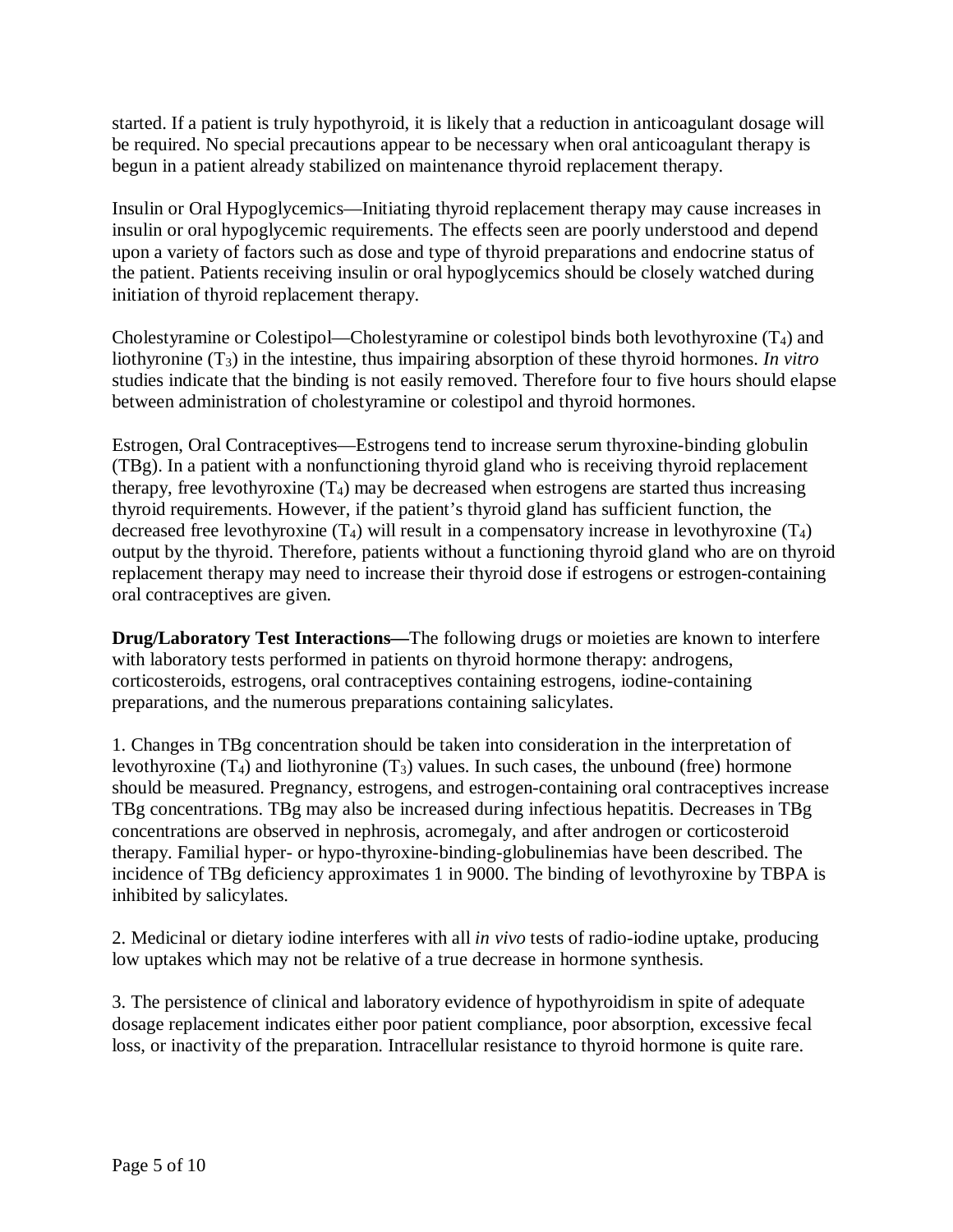**Carcinogenesis, Mutagenesis, and Impairment of Fertility—**A reportedly apparent association between prolonged thyroid therapy and breast cancer has not been confirmed and patients on thyroid for established indications should not discontinue therapy. No confirmatory long-term studies in animals have been performed to evaluate carcinogenic potential, mutagenicity, or impairment of fertility in either males or females.

Thyroid hormones do not readily cross the placental barrier. The clinical experience to date does not indicate any adverse effect on fetuses when thyroid hormones are administered to pregnant women. On the basis of current knowledge, thyroid replacement therapy to hypothyroid women should not be discontinued during pregnancy.

**Nursing Mothers—**Minimal amounts of thyroid hormones are excreted in human milk. Thyroid is not associated with serious adverse reactions and does not have a known tumorigenic potential. However, caution should be exercised when thyroid is administered to a nursing woman.

**Pediatric Use—**Pregnant mothers provide little or no thyroid hormone to the fetus. The incidence of congenital hypothyroidism is relatively high (1:4,000) and the hypothyroid fetus would not derive any benefit from the small amounts of hormone crossing the placental barrier. Routine determinations of serum  $T_4$  and/or TSH is strongly advised in neonates in view of the deleterious effects of thyroid deficiency on growth and development.

Treatment should be initiated immediately upon diagnosis, and maintained for life, unless transient hypothyroidism is suspected; in which case, therapy may be interrupted for 2 to 8 weeks after the age of 3 years to reassess the condition. Cessation of therapy is justified in patients who have maintained a normal TSH during those 2 to 8 weeks.

### **ADVERSE REACTIONS**

Adverse reactions other than those indicative of hyperthyroidism because of therapeutic overdosage, either initially or during the maintenance period, are rare (See **[OVERDOSAGE](#page-5-0)**).

### <span id="page-5-0"></span>**OVERDOSAGE**

**Signs and Symptoms—**Excessive doses of thyroid result in a hypermetabolic state resembling in every respect the condition of endogenous origin. The condition may be self-induced.

**Treatment of Overdosage—**Dosage should be reduced or therapy temporarily discontinued if signs and symptoms of overdosage appear.

Treatment may be reinstituted at a lower dosage. In normal individuals, normal hypothalamicpituitary-thyroid axis function is restored in 6 to 8 weeks after thyroid suppression. Treatment of acute massive thyroid hormone overdosage is aimed at reducing gastrointestinal absorption of the drugs and counteracting central and peripheral effects, mainly those of increased sympathetic activity. Vomiting may be induced initially if further gastrointestinal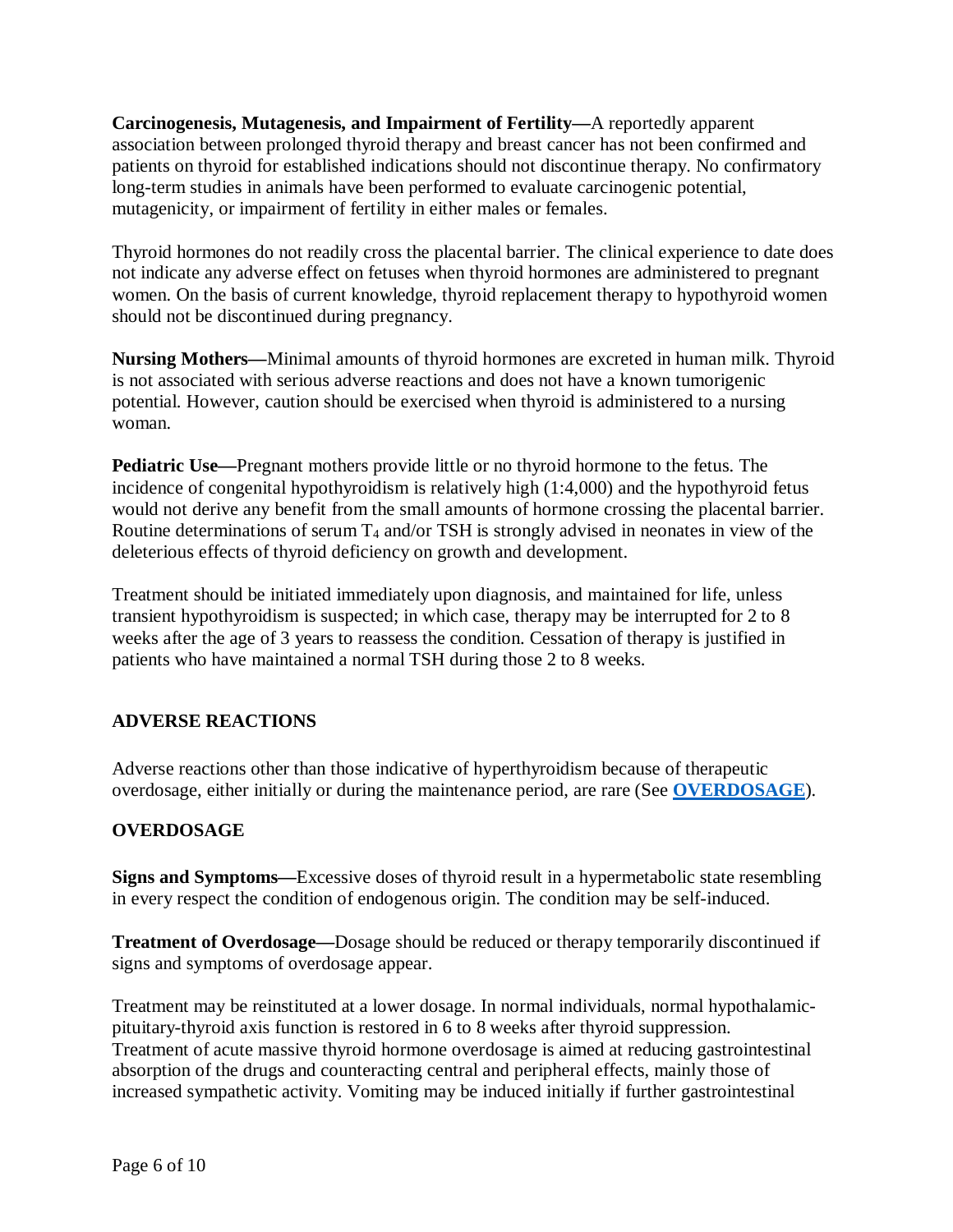absorption can reasonably be prevented and barring contraindications such as coma, convulsions, or loss of the gagging reflex. Treatment is symptomatic and supportive. Oxygen may be administered and ventilation maintained. Cardiac glycosides may be indicated if congestive heart failure develops. Measures to control fever, hypoglycemia, or fluid loss should be instituted if needed. Antiadrenergic agents, particularly propranolol, have been used advantageously in the treatment of increased sympathetic activity. Propranolol may be administered intravenously at a dosage of 1 to 3 mg, over a 10-minute period or orally, 80 to 160 mg/day, initially, especially when no contraindications exist for its use.

Other adjunctive measures may include administration of cholestyramine to interfere with thyroxine absorption, and glucocorticoids to inhibit conversion of  $T_4$  to  $T_3$ .

## <span id="page-6-0"></span>**DOSAGE AND ADMINISTRATION**

The dosage of thyroid hormones is determined by the indication and must in every case be individualized according to patient response and laboratory findings.

Thyroid hormones are given orally. In acute, emergency conditions, injectable levothyroxine sodium  $(T_4)$  may be given intravenously when oral administration is not feasible or desirable, as in the treatment of myxedema coma, or during total parenteral nutrition. Intramuscular administration is not advisable because of reported poor absorption.

**Hypothyroidism—**Therapy is usually instituted using low doses, with increments which depend on the cardiovascular status of the patient. The usual starting dose is 30 mg Armour® Thyroid (thyroid tablets, USP), with increments of 15 mg every 2 to 3 weeks. A lower starting dosage, 15 mg/day, is recommended in patients with long-standing myxedema, particularly if cardiovascular impairment is suspected, in which case extreme caution is recommended. The appearance of angina is an indication for a reduction in dosage. Most patients require 60 to 120 mg/day. Failure to respond to doses of 180 mg suggests lack of compliance or malabsorption. Maintenance dosages 60 to 120 mg/day usually result in normal serum  $T_4$  and  $T_3$  levels. Adequate therapy usually results in normal TSH and  $T_4$  levels after 2 to 3 weeks of therapy.

Readjustment of thyroid hormone dosage should be made within the first four weeks of therapy, after proper clinical and laboratory evaluations, including serum levels of  $T_4$ , bound and free, and TSH.

Liothyronine  $(T_3)$  may be used in preference to levothyroxine  $(T_4)$  during radio-isotope scanning procedures, since induction of hypothyroidism in those cases is more abrupt and can be of shorter duration. It may also be preferred when impairment of peripheral conversion of levothyroxine  $(T_4)$  and liothyronine  $(T_3)$  is suspected.

**Myxedema Coma—**Myxedema coma is usually precipitated in the hypothyroid patient of longstanding by intercurrent illness or drugs such as sedatives and anesthetics and should be considered a medical emergency. Therapy should be directed at the correction of electrolyte disturbances and possible infection besides the administration of thyroid hormones.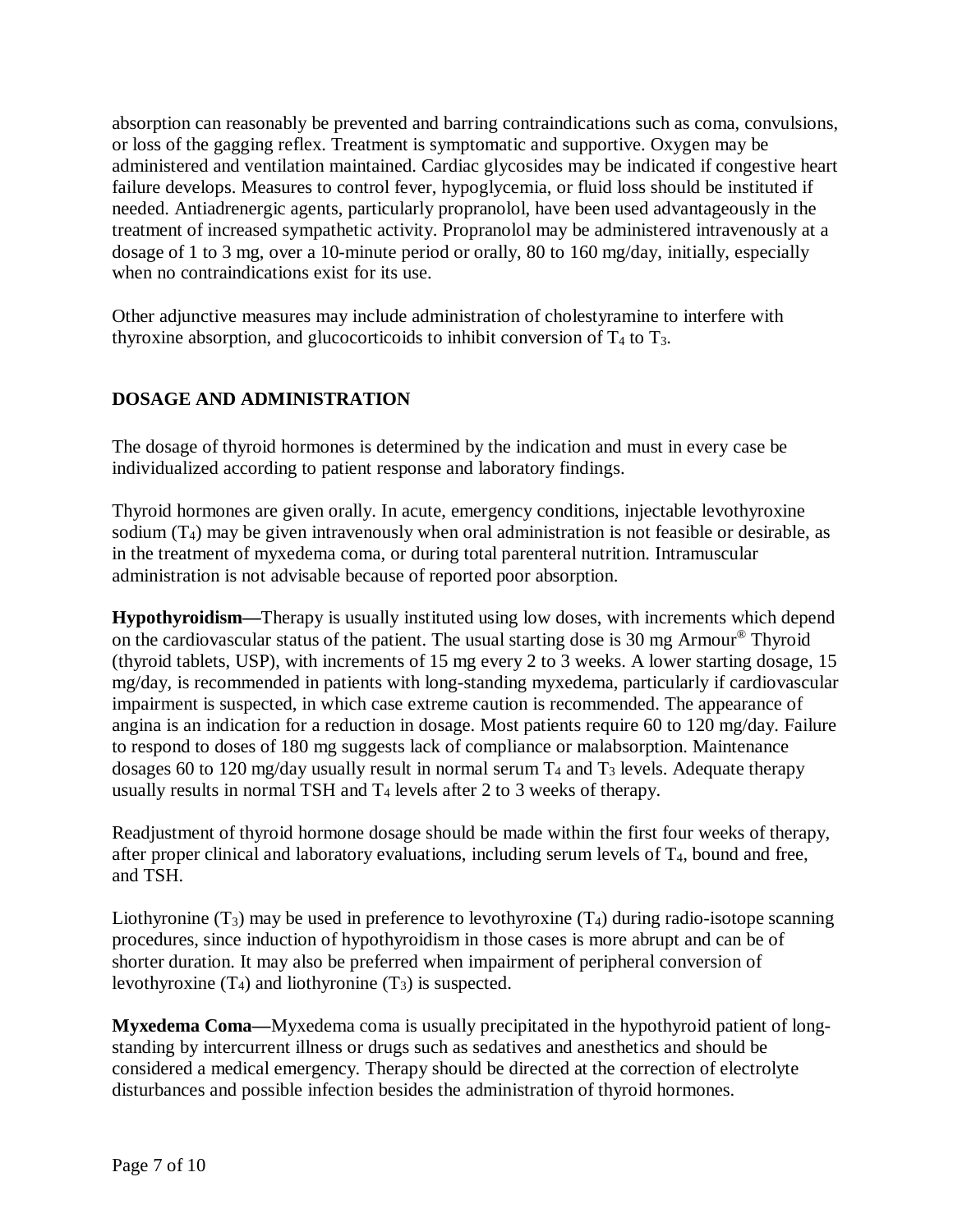Corticosteroids should be administered routinely. Levothyroxine  $(T_4)$  and liothyronine  $(T_3)$  may be administered via a nasogastric tube but the preferred route of administration of both hormones is intravenous. Levothyroxine sodium  $(T_4)$  is given at a starting dose of 400 mcg (100 mcg/mL) given rapidly, and is usually well tolerated, even in the elderly. This initial dose is followed by daily supplements of 100 to 200 mcg given IV. Normal  $T_4$  levels are achieved in 24 hours followed in 3 days by threefold elevation of  $T_3$ . Oral therapy with thyroid hormone would be resumed as soon as the clinical situation has been stabilized and the patient is able to take oral medication.

**Thyroid Cancer—**Exogenous thyroid hormone may produce regression of metastases from follicular and papillary carcinoma of the thyroid and is used as ancillary therapy of these conditions with radioactive iodine. TSH should be suppressed to low or undetectable levels. Therefore, larger amounts of thyroid hormone than those used for replacement therapy are required. Medullary carcinoma of the thyroid is usually unresponsive to this therapy.

**Thyroid Suppression Therapy—**Administration of thyroid hormone in doses higher than those produced physiologically by the gland results in suppression of the production of endogenous hormone. This is the basis for the thyroid suppression test and is used as an aid in the diagnosis of patients with signs of mild hyperthyroidism in whom base line laboratory tests appear normal, or to demonstrate thyroid gland autonomy in patients with Grave's ophthalmopathy. 131I uptake is determined before and after the administration of the exogenous hormone. A 50% or greater suppression of uptake indicates a normal thyroid-pituitary axis and thus rules out thyroid gland autonomy.

For adults, the usual suppressive dose of levothyroxine  $(T_4)$  is 1.56 mcg/kg of body weight per day given for 7 to 10 days. These doses usually yield normal serum  $T_4$  and  $T_3$  levels and lack of response to TSH.

Thyroid hormones should be administered cautiously to patients in whom there is strong suspicion of thyroid gland autonomy, in view of the fact that the exogenous hormone effects will be additive to the endogenous source.

**Pediatric Dosage—**Pediatric dosage should follow the recommendations summarized in [Table](#page-7-0)  [1.](#page-7-0) In infants with congenital hypothyroidism, therapy with full doses should be instituted as soon as the diagnosis has been made.

<span id="page-7-0"></span>

| <b>Congenital Hypothyroidism</b> |                                        |                                  |  |
|----------------------------------|----------------------------------------|----------------------------------|--|
|                                  | Armour® Thyroid (thyroid tablets, USP) |                                  |  |
| Age                              | Dose per day                           | Daily dose per kg of body weight |  |
| 0-6 months                       | $15-30$ mg                             | $4.8 - 6$ mg                     |  |
| 6-12 months                      | $30-45$ mg                             | $3.6 - 4.8$ mg                   |  |
| $1-5$ years                      | $45 - 60$ mg                           | $3-3.6$ mg                       |  |
| 6-12 years                       | $60-90$ mg                             | $2.4 - 3$ mg                     |  |
| Over 12 years                    | Over 90 mg                             | $1.2 - 1.8$ mg                   |  |

# **Table 1: Recommended Pediatric Dosage for**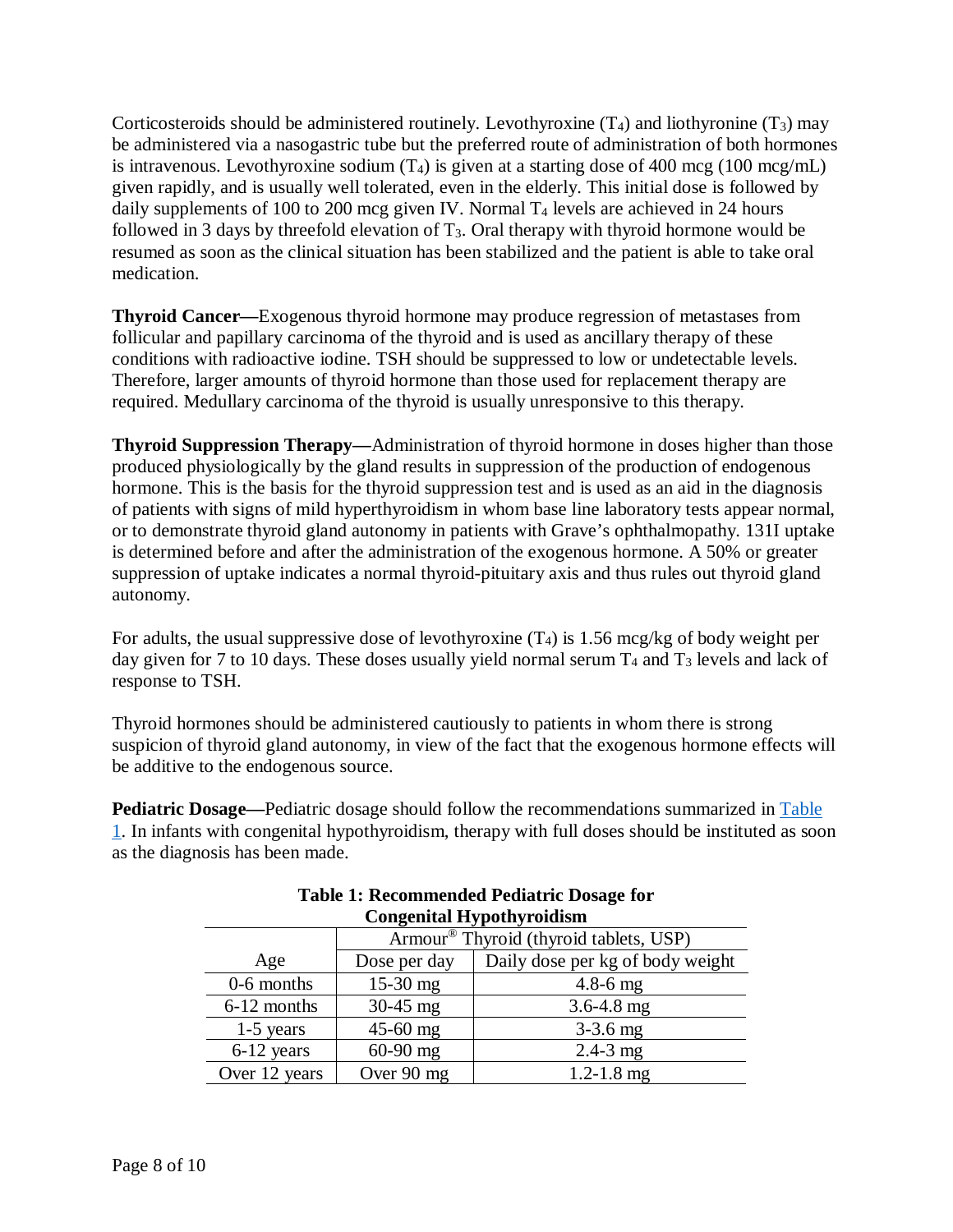#### **HOW SUPPLIED**

Armour® Thyroid (thyroid tablets, USP) are supplied as follows:

15 mg (¼ grain) are available in bottles of 100 (NDC 0456-0457-01).

30 mg (½ grain) are available in bottles of 100 (NDC 0456-0458-01) and unit dose cartons of 100 (NDC 0456-0458-63).

60 mg (1 grain) are available in bottles of 100 (NDC 0456-0459-01) and unit dose cartons of 100 (NDC 0456-0459-63).

90 mg (1 ½ grain) are available in bottles of 100 (NDC 0456-0460-01).

120 mg (2 grain) are available in bottles of 100 (NDC 0456-0461-01) and unit dose cartons of 100 (NDC 0456-0461-63).

180 mg (3 grain) are available in bottles of 100 (NDC 0456-0462-01).

240 mg (4 grain) are available in bottles of 100 (NDC 0456-0463-01).

300 mg (5 grain) are available in bottles of 100 (NDC 0456-0464-01).

The bottles of 100 are special dispensing bottles with child-resistant closures.

Armour® Thyroid (thyroid tablets, USP) evenly colored, light tan, round tablets, with convex surfaces. One side is debossed with a mortar and pestle beneath the letter "A" on the top and strength code letters on the bottom as defined below

| <b>Strength</b>      | Code             |
|----------------------|------------------|
| $\frac{1}{4}$ grain  | <b>TC</b>        |
| $\frac{1}{2}$ grain  | TD               |
| 1 grain              | TE               |
| $1\frac{1}{2}$ grain | TJ               |
| 2 grain              | TF               |
| 3 grain              | TG (bisected)    |
| 4 grain              | TH               |
| 5 grain              | (bisected)<br>ТI |

Note:  $(T_3$  liothyronine is approximately four times as potent as  $T_4$  levothyroxine on a microgram for microgram basis.)

Store in a tight container protected from light and moisture. Store between 15°C and 30°C (59°F and 86°F).